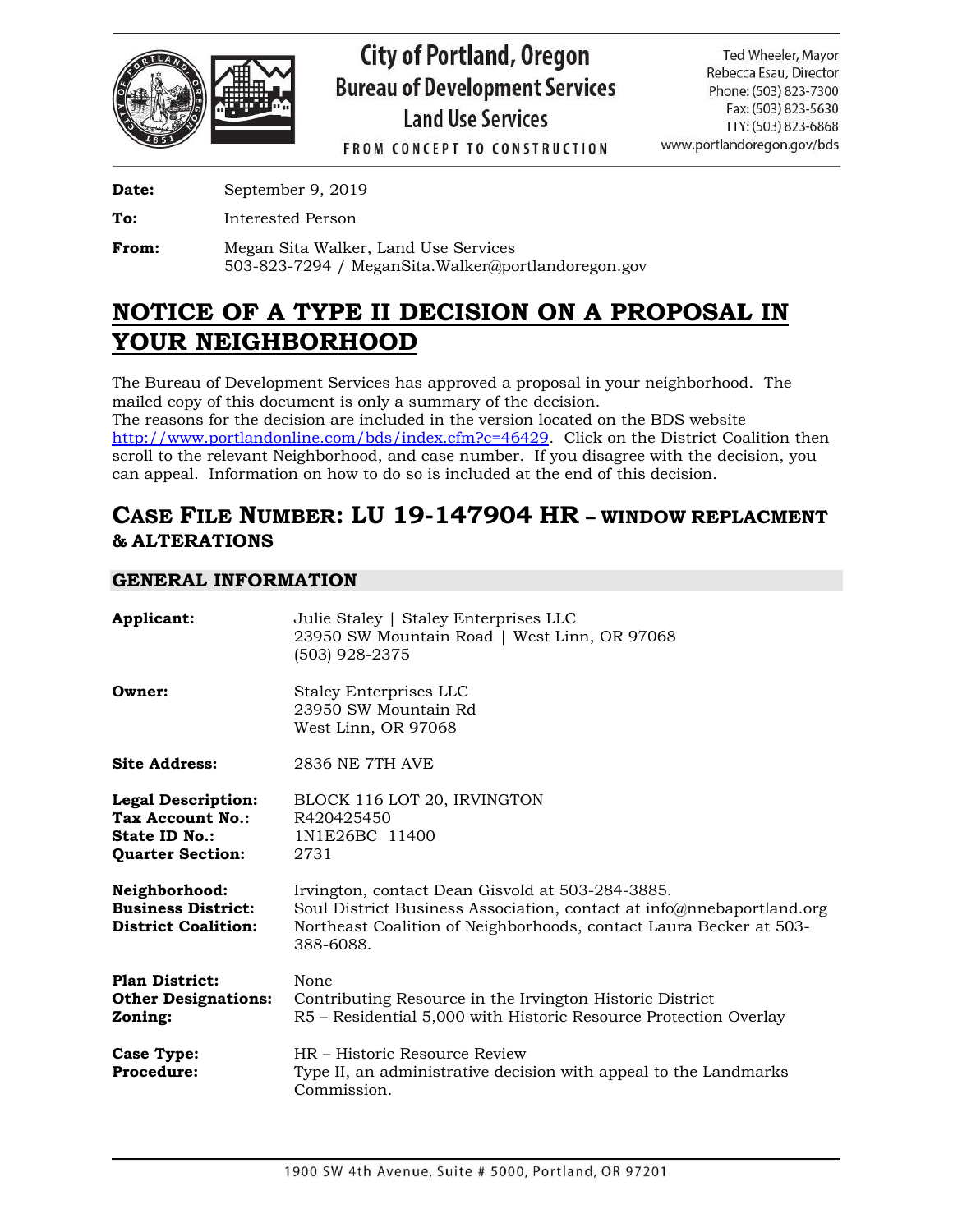#### **Proposal:**

The applicant is seeking Historic Resource Review approval to replace all windows on all facades of a contributing resource in the Irvington Historic District. All original leaded glass and wood casement and wood double-hung windows were removed and replaced with vinyl windows without the benefit of Historic Resource Review (CC 17-280225) by a previous owner. The proposed replacement windows are all-wood casements with simulated divided lites, and all-wood double-hung windows to be installed within the existing/original openings. The proposal also includes alterations to repair previously altered columns and trim detailing on the front porch, and alterations to an existing enclosed area at the northeast corner of the resource. The alterations at the north east corner of the resource include replacing a previously removed door with an all-wood three-lite door facing NE Stanton, installing an electrical meter on the rear (east) elevation, and adding an all-wood door, all-wood trim and a small area of lap on the rear elevation of a small porch previously enclosed with paneling.

Historic Resource Review is required for non-exempt exterior alterations within a Historic District.

#### **Relevant Approval Criteria:**

In order to be approved, this proposal must comply with the approval criteria of Title 33, Portland Zoning Code. The relevant criteria are:

33.846.060.G *Other approval criteria*

#### **ANALYSIS**

**Site and Vicinity:** The subject property is located on a 5,000 square foot corner lot with the primary entry facing west on NE 7th Avenue and a secondary entry facing north on NE Stanton Street. The single-story brick resource was constructed in 1922 in a Georgian Revival style. The resource fronts onto NE 7th which is the western boundary of the Irvington Historic District and is located on a block with many other contributing resources, primarily single dwellings. The resource was previously altered at some time in the past to enclose a central entry porch facing NE Stanton and to enclose a small rear porch and add a door at the north-east (rear) corner of the north façade.

Irvington Historic District Platted in the late Nineteenth Century as the first addition to Portland that employed restrictive covenants, the Irvington area developed intensely with a mix of middle class housing types and sizes during the first two decades of the Twentieth Century. The contributing resources in Irvington range in design character from expressions of the late Victorian Era styles, especially Queen Anne, through the many Period Revival modes of the early decades of the Twentieth Century, to a few early modernist examples. There is also a wide diversity in the sizes of lots and houses. In terms of the streetscape, the numbered north-south avenues in Irvington vary dramatically in width, and they mostly form rather long block faces which the houses generally face. The named east-west street block faces are more consistent in length, almost all being traditional 200' Portland blocks. All are lined with mature street trees. These patterns help to lend the neighborhood the distinctive and homogeneous historic character.

**Zoning:** The single-dwelling zones, including Residential 5,000 (R5), are intended to preserve land for housing and to provide housing opportunities for individual households. The zones implement the comprehensive plan policies and designations for single-dwelling housing.

The Historic Resource Protection overlay is comprised of Historic and Conservation Districts, as well as Historic and Conservation Landmarks and protects certain historic resources in the region and preserves significant parts of the region's heritage. The regulations implement Portland's Comprehensive Plan policies that address historic preservation. These policies recognize the role historic resources have in promoting the education and enjoyment of those living in and visiting the region. The regulations foster pride among the region's citizens in their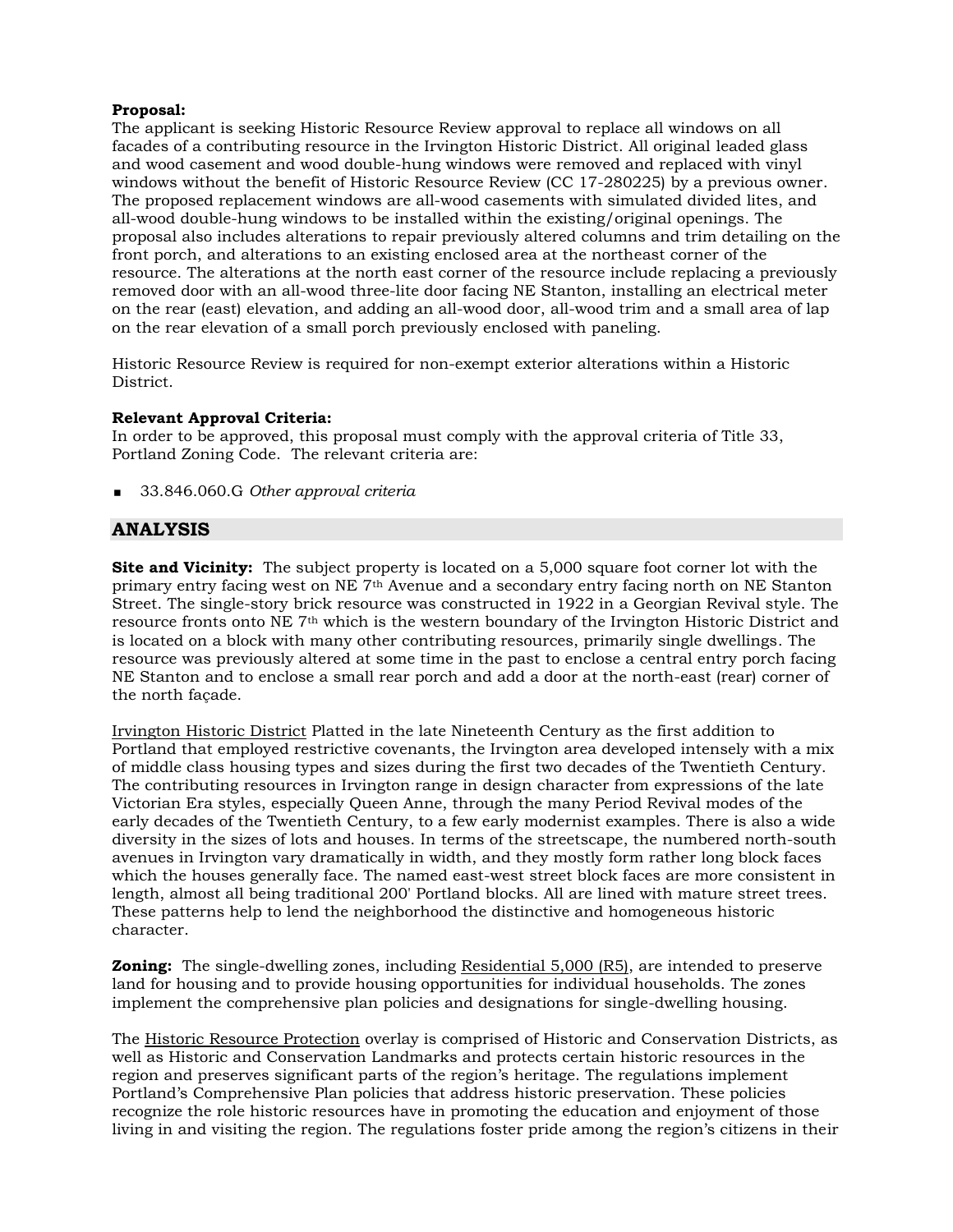city and its heritage. Historic preservation beautifies the city, promotes the city's economic health, and helps to preserve and enhance the value of historic properties.

**Land Use History:** City records indicate there are no prior land use reviews for this site.

**Agency Review:** A "Notice of Proposal in Your Neighborhood" was mailed **May 3, 2019**. The following Bureaus have responded with no issues or concerns:

- Fire Bureau (See Exhibit E-1)
- Life Safety Division of BDS (See Exhibit E-2)

**Neighborhood Review:** A Notice of Proposal in Your Neighborhood was mailed on May 3, 2019. A total of two written responses have been received from either the Neighborhood Association or notified property owners in response to the proposal.

- 1. Joseph Albert, on May 8, 2019, wrote in with concern regarding the materially of previously proposed aluminum-clad wood windows and the potential detailing concerns with some divided lite windows. See Exhibit F-1 for additional information.
- 2. Dean Gisvold, Chair of the Irvington Community Association Land Use Committee, on May 20, 2019, wrote with concerns regarding the lack of clarity in the application, and noted a need for better documentation of the proposal with drawings/ photos and noting desire for wood windows that replicate the originals if the originals do not remain/ cannot be repaired. The ICA also noted concerns with previously proposed stucco on the small existing/ previously enclosed rear porch. See Exhibit F-2 for additional information.

*Staff Response:* Staff encouraged the owner to more clearly communicate the proposal by providing an inventory of all previously altered windows (currently vinyl windows) that are proposed to be replaced with either all-wood divided lite casements or all-wood double-hung windows depending on previous/ historic condition. The inventory provided further documented the proposed changes to the existing porch columns and detailing that are proposed to be restored to the previous/ historic condition with samples of proposed trim to match previous detailing. Lastly, staff worked with the applicant to address concerns with the location of the electrical meter on the street facing façade and the applicant/ owner has revised the drawings to show the meter on the rear (east) façade, the reintroduction of a door facing NE Stanton, and limited field of lap siding to cover the small previously paneled enclosed porch on the rear elevation. In working with the applicant/owner, the proposal has been more clearly communicated and has undergone revisions in order to address compatibility concerns. Staff has also added Conditions of Approval to ensure materials and detailing are compatible with the resource and the district. See findings for additional information.

### **ZONING CODE APPROVAL CRITERIA**

#### **Chapter 33.846.060 - Historic Resource Review**

#### **Purpose of Historic Resource Review**

Historic Resource Review ensures the conservation and enhancement of the special characteristics of historic resources.

#### **Historic Resource Review Approval Criteria**

Requests for Historic Resource Review will be approved if the review body finds the applicant has shown that all of the approval criteria have been met.

**Findings:** The site is within the Irvington Historic District and the proposal is for nonexempt treatment. Therefore Historic Resource Review approval is required. The approval criteria are those listed in *33.846.060 G – Other Approval Criteria*.

*Staff has considered all guidelines and addressed only those applicable to this proposal.*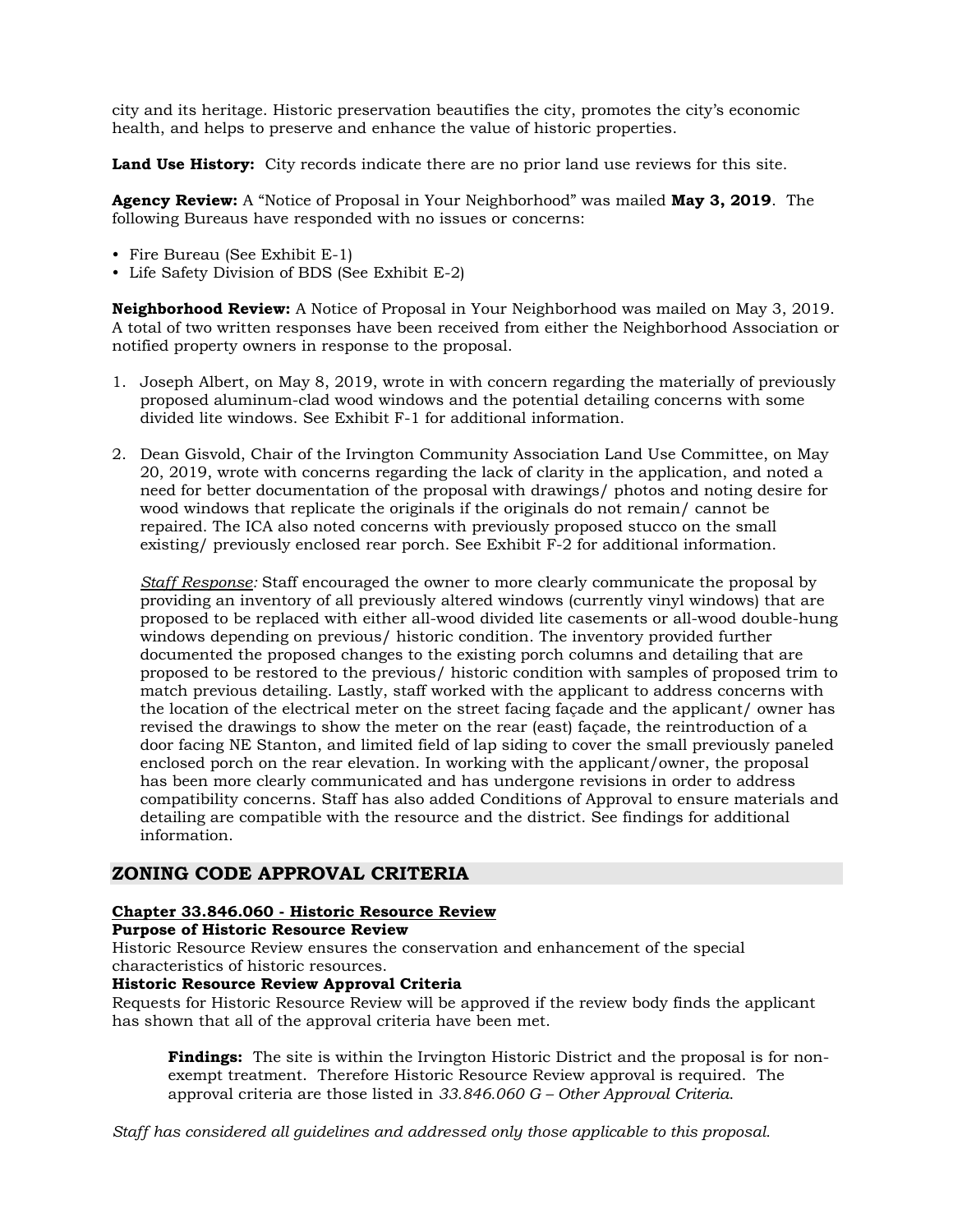#### **33.846.060 G - Other Approval Criteria**

**1. Historic character.** The historic character of the property will be retained and preserved. Removal of historic materials or alteration of features and spaces that contribute to the property's historic significance will be avoided.

**2. Record of its time.** The historic resource will remain a physical record of its time, place, and use. Changes that create a false sense of historic development, such as adding conjectural features or architectural elements from other buildings will be avoided.

**3. Historic changes.** Most properties change over time. Those changes that have acquired historic significance will be preserved.

**4. Historic features.** Generally, deteriorated historic features will be repaired rather than replaced. Where the severity of deterioration requires replacement, the new feature will match the old in design, color, texture, and other visual qualities and, where practical, in materials. Replacement of missing features must be substantiated by documentary, physical, or pictorial evidence.

**7. Differentiate new from old.** New additions, exterior alterations, or related new construction will not destroy historic materials that characterize a property. New work will be differentiated from the old.

**9. Preserve the form and integrity of historic resources.** New additions and adjacent or related new construction will be undertaken in such a manner that if removed in the future, the essential form and integrity of the historic resource and its environment would be unimpaired.

Findings for 1, 2, 3, 4, 7, and 9: All original leaded glass and wood framed casement windows and all wood double-hung windows were removed and replaced with vinyl windows without the benefit of Historic Resource Review by a previous owner (CC 17- 280225). The current proposal includes the replacement of all vinyl windows with allwood casements with divided lites, and all-wood double-hung windows to be installed within the existing/original openings to better match the original windows already removed in terms of scale, detailing, and material quality. To ensure that the proposed divided lites are consistent with the visual qualities of the previously removed casements, staff has added Condition of Approval "D" that the proposed divided lites shall either be true divided lites or simulated divided lites with interior and exterior muntins and a spacer bar between the panes of glass.

As a whole, the proposed alterations will not alter any historic features or changes that have acquired significance and proposed work will be differentiated through the use of contemporary construction methods. Staff finds that the proposal will not damage historic materials and will work to match the character of the resource.

*With a Condition of Approval that the proposed divided lites shall either be true divided lites or simulated divided lites with interior and exterior muntins and a spacer bar between the panes of glass, these criteria are met.*

**5. Historic materials.** Historic materials will be protected. Chemical or physical treatments, such as sandblasting, that cause damage to historic materials will not be used.

**Findings:** No chemical treatments are proposed. *This criterion is not applicable.*

**6. Archaeological resources.** Significant archaeological resources affected by a proposal will be protected and preserved to the extent practical. When such resources are disturbed, mitigation measures will be undertaken.

**Findings:** No ground surfaces will be disturbed. *This criterion is not applicable.*

**8. Architectural compatibility.** New additions, exterior alterations, or related new construction will be compatible with the resource's massing, size, scale, and architectural features. When retrofitting buildings or sites to improve accessibility for persons with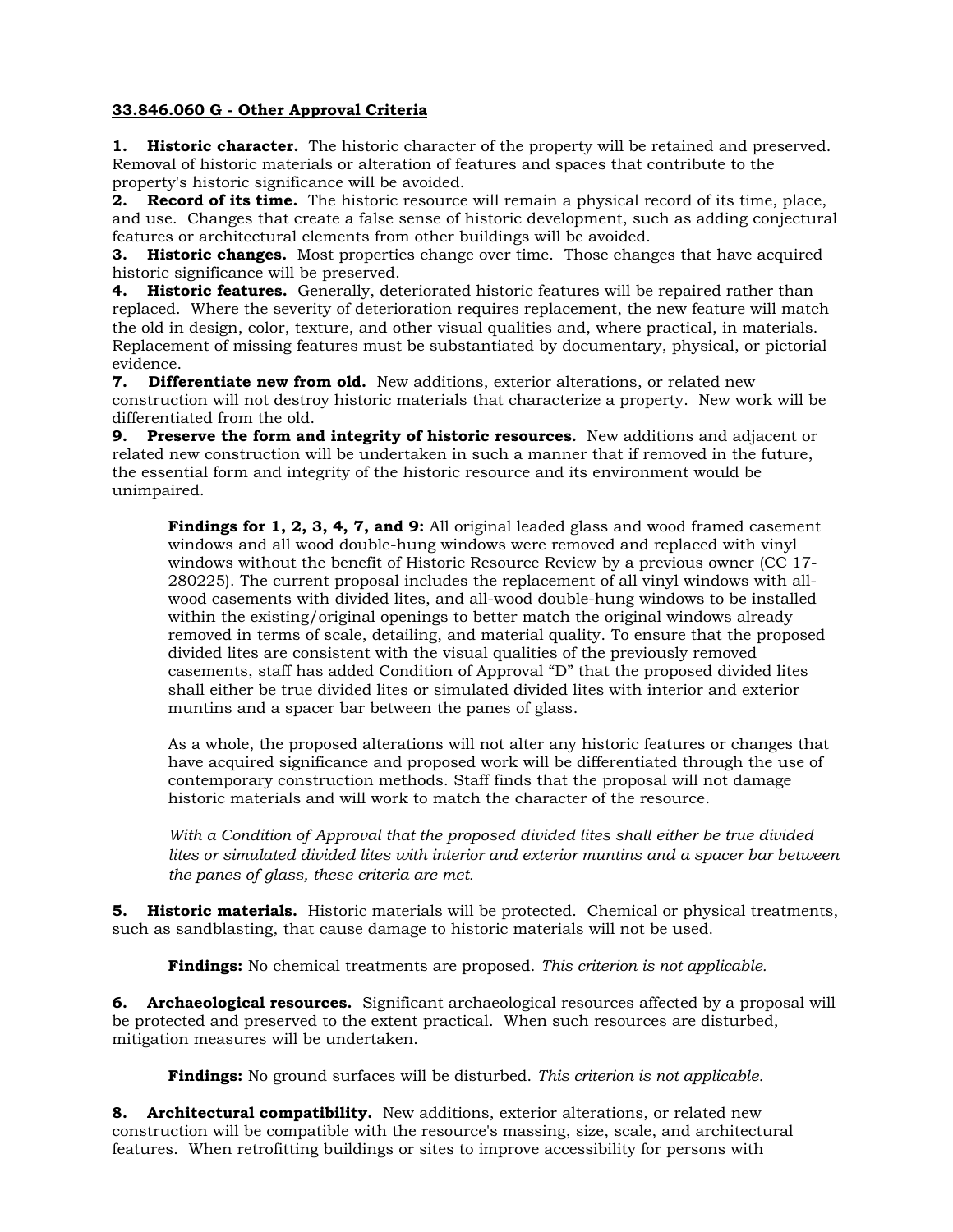disabilities, design solutions will not compromise the architectural integrity of the historic resource.

**10. Hierarchy of compatibility.** Exterior alterations and additions will be designed to be compatible primarily with the original resource, secondarily with adjacent properties, and finally, if located within a Historic or Conservation District, with the rest of the district. Where practical, compatibility will be pursued on all three levels.

**Findings for 8 and 10:** As described above, the intent of the current proposal includes the replacement of all previously installed/ non-compliant vinyl windows with all-wood casements with divided lites, and all-wood double-hung windows to be installed within the existing/original openings to be more compatible with the subject resource, adjacent resources, and the district as a whole by referencing scale, profile, detailing and material. To ensure that the proposed divided lites are architecturally compatible with the resource, staff has added Condition of Approval "D" that the proposed divided lites shall either be true divided lites or simulated divided lites with interior and exterior muntins and a spacer bar between the panes of glass.

The proposal also includes alterations at the north east corner of the resource to include: replacing a previously removed door with an all-wood three-lite door on the north elevation facing NE Stanton, installing an electrical meter on the rear (east) elevation, and adding an all-wood door, all-wood trim and a small area of lap siding on the rear (east) elevation of a small porch previously enclosed with paneling. From photos of the house before the alterations were made, it appears that this previously altered/enclosed porch was clad in what appears to be a light-colored paneling. The installation of the small field of lap siding is a minor element that is more consistent with the scale and detailing seen elsewhere on the resource. Also, the introduction of the door on the rear (east) elevation further limits the field of cladding and minimizes visibility. To ensure that the small section of lap siding on the rear elevation is compatible with the resource, staff has added Condition of Approval "E" that the proposed lap siding shall be wood lap siding with a maximum of a 4-inch reveal.

Lastly, the proposal includes reversing pervious alterations to the front porch columns and column capitals completed without the benefit of Historic Resource Review to include replacing the rear columns and replacing removed trim. The applicant/owner proposes all-wood trim consistent with the profile, size, and material of the previously removed elements based on historic photos of porch as well as the ghostmarks of trim that remain visible. To ensure that the profile of the proposed trim matches the profiles shown and that the alterations to the front porch columns are compatible with the resource, staff has added Condition of Approval "F" that the capitals on the front porch columns shall match the detailing shown in the historic photograph (Exhibit A-2, sheet 'C1a') by using the trim shown on Exhibit C-29.

The alterations proposed respect the integrity of the previously altered resource. The applicant/ owner has been responsive to concerns from staff regarding concerns with detailing, and the location of the electrical meter (previously proposed on a street facing facade) and has made clarifications and changes to ensure the compatibility of the proposal with the resource. The proposed alterations will respect the character of the resource by retaining existing character defining details and proposing new elements that are architecturally compatible, ensuring that the architectural integrity of the resource will not be compromised.

*With a Condition of Approval that the proposed divided lites shall either be true divided lites or simulated divided lites with interior and exterior muntins and a spacer bar between the panes of glass;*

*With a Condition of Approval that the proposed lap siding shall be wood lap siding with a maximum of a 4-inch reveal; and*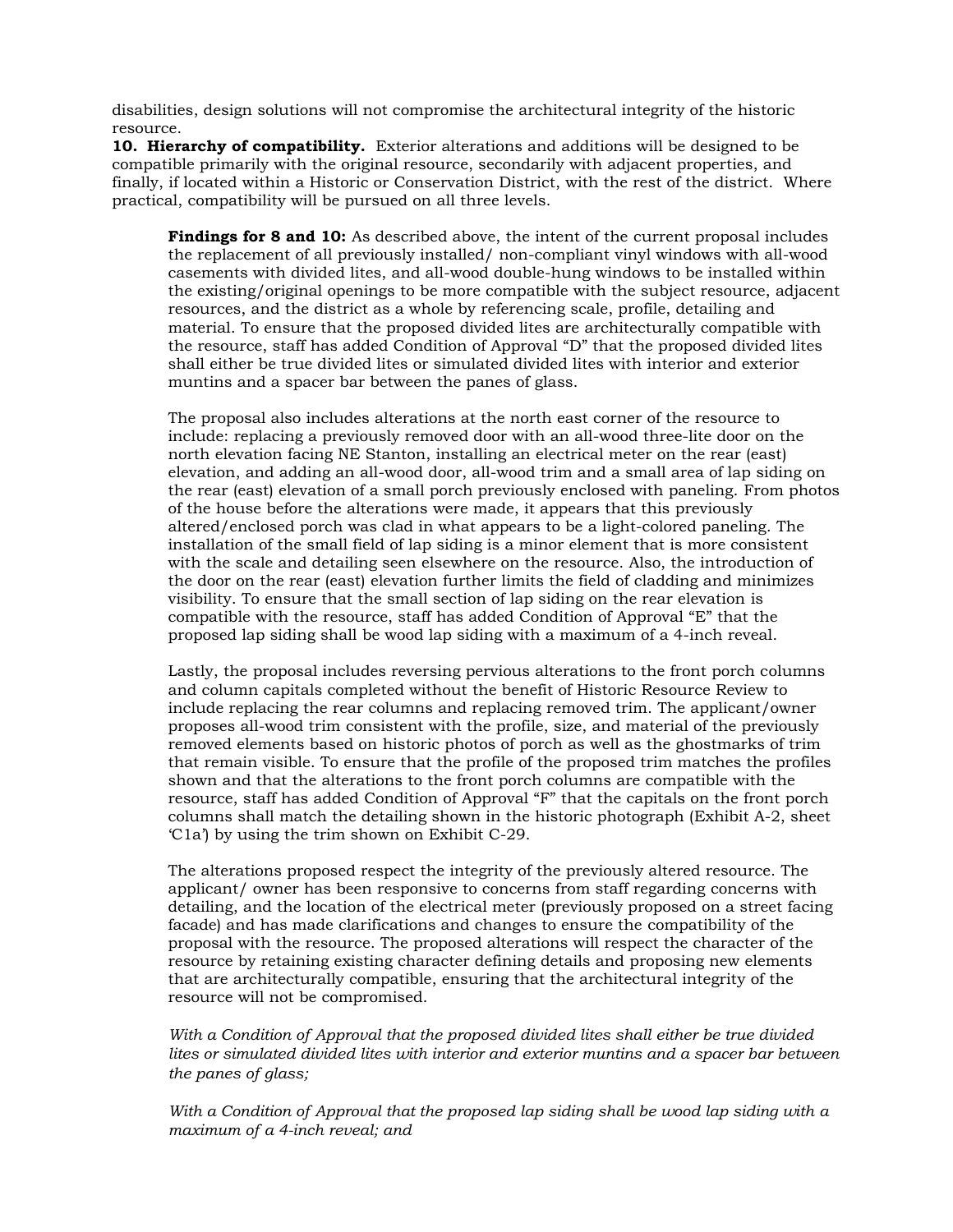*With a Condition of Approval that the capitals on the front porch columns shall match the detailing shown in the historic photograph (Exhibit A-2, sheet 'C1a') by using the trim shown on Exhibit C-29, these criteria are met.*

## **DEVELOPMENT STANDARDS**

Unless specifically required in the approval criteria listed above, this proposal does not have to meet the development standards in order to be approved during this review process. The plans submitted for a building or zoning permit must demonstrate that all requirements of Title 11 can be met, and that all development standards of Title 33 can be met or have received an Adjustment or Modification via a land use review, prior to the approval of a building or zoning permit.

## **CONCLUSIONS**

The replacement of the existing non-historic vinyl windows and the restoration of previously removed elements on the front porch and side/ rear door is intended to correct a violation for the removal of original casement and double-hung windows and alterations done without the benefit of Historic Resource Review. The proposed all-wood simulated divided lite casements and all-wood double hung windows to be set within existing/ original openings better match the original windows that were removed and will not impact the significance of the resource. The new windows, the restoration of the detailing on the front porch columns, and the small non-original rear/ side porch enclosure are compatible with the resource and the district as a whole as they better relate to the previously removed original windows in terms of scale, profile, and detailing. The purpose of the Historic Resource Review process is to ensure that additions, new construction, and exterior alterations to historic resources do not compromise their ability to convey historic significance. With conditions of approval, the proposal meets the applicable Historic Resource Review criteria and therefore warrants approval.

### **ADMINISTRATIVE DECISION**

Approval of exterior alterations to a contributing resource in the Irvington Historic District to include the replacement of existing non-original/non-compliant vinyl windows on all facades with all-wood simulated divided lite casements and all-wood double-hung windows within existing/original openings to better match previously removed historic windows. The proposal also includes alterations to repair previously altered columns and trim detailing on the front porch, and alterations to an existing enclosed area at the northeast corner of the resource to include replacing a previously removed door with an all-wood three-lite door facing NE Stanton, installing an electrical meter on the rear (east) elevation, and adding an all-wood door, all-wood trim and a small area of lap on the rear elevation of a small porch previously enclosed with paneling.

Approved with conditions per Exhibits C-1 through C-30, signed and dated September 4, 2019, subject to the following conditions:

- A. As part of the building permit application submittal, the following development-related conditions (B through F) must be noted on each of the 4 required site plans or included as a sheet in the numbered set of plans. The sheet on which this information appears must be labeled "ZONING COMPLIANCE PAGE - Case File LU 19-147904 HR." All requirements must be graphically represented on the site plan, landscape, or other required plan and must be labeled "REQUIRED."
- B. At the time of building permit submittal, a signed Certificate of Compliance form [\(https://www.portlandoregon.gov/bds/article/623658\)](https://www.portlandoregon.gov/bds/article/623658) must be submitted to ensure the permit plans comply with the Design/Historic Resource Review decision and approved exhibits.
- C. No field changes allowed.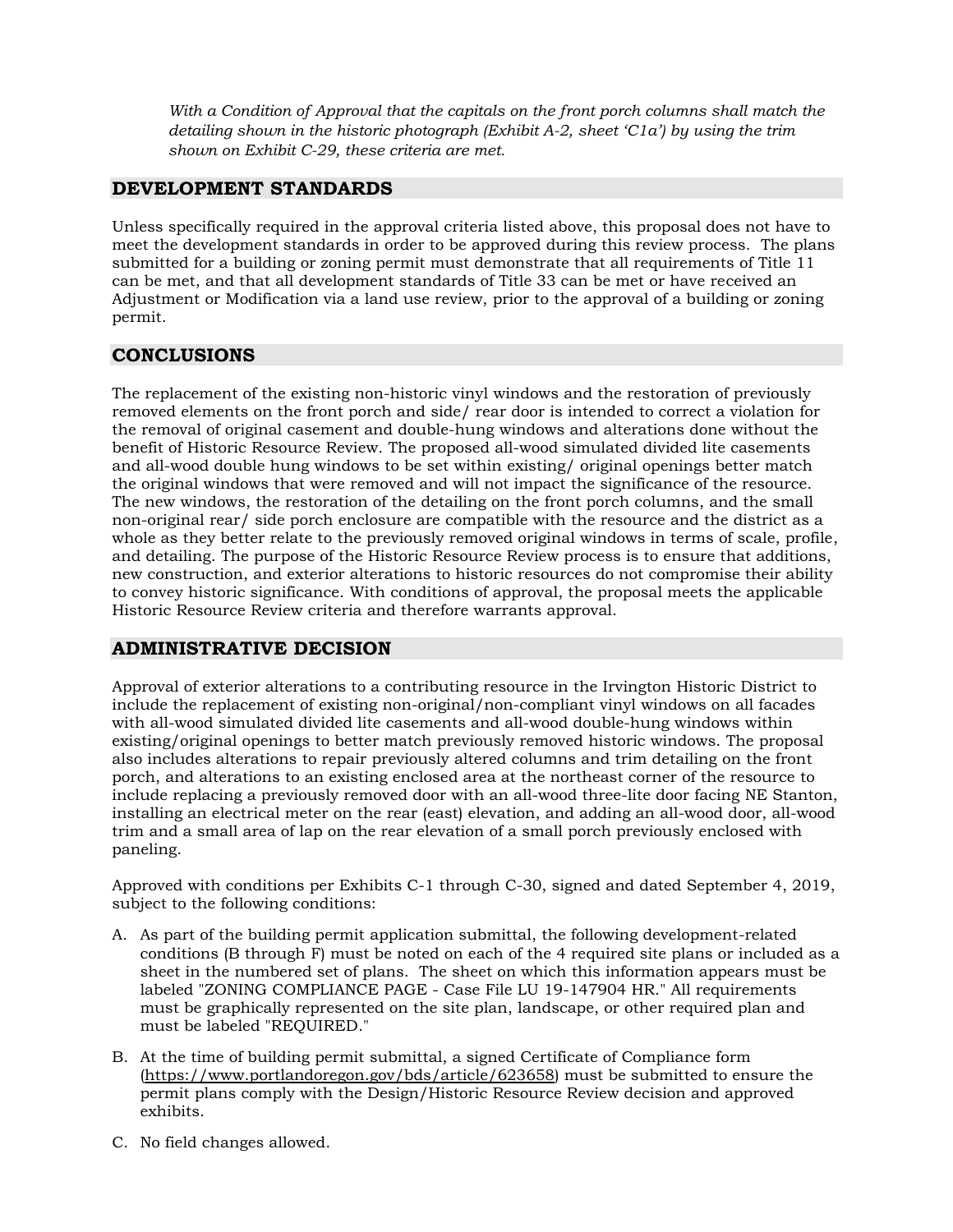- D. The proposed divided lites shall either be true divided lites or simulated divided lites with interior and exterior muntins and a spacer bar between the panes of glass.
- E. The proposed lap siding shall be wood lap siding with a maximum of a 4-inch reveal.
- F. The capitals on the front porch columns shall match the detailing shown in the historic photograph (Exhibit A-2, sheet 'C1a') by using the trim shown on Exhibit C-29.

#### **Staff Planner: Megan Sita Walker**

| Decision rendered by: | $M$ egn $\Lambda$ |                                                                    | on September 4, 2019 |
|-----------------------|-------------------|--------------------------------------------------------------------|----------------------|
|                       |                   | By authority of the Director of the Bureau of Development Services |                      |

#### **Decision mailed: September 9, 2019**

**About this Decision.** This land use decision is **not a permit** for development. Permits may be required prior to any work. Contact the Development Services Center at 503-823-7310 for information about permits.

**Procedural Information.** The application for this land use review was submitted on April 12, 2019, and was determined to be complete on April 26, 2019.

*Zoning Code Section 33.700.080* states that Land Use Review applications are reviewed under the regulations in effect at the time the application was submitted, provided that the application is complete at the time of submittal, or complete within 180 days. Therefore this application was reviewed against the Zoning Code in effect on April 12, 2019.

*ORS 227.178* states the City must issue a final decision on Land Use Review applications within 120-days of the application being deemed complete. The 120-day review period may be waived or extended at the request of the applicant. In this case, the applicant requested that the 120-day review period be extended (See Exhibits A-5, A-6, and A-7). Unless further extended by the applicant, **the 120 days will expire on: November 2, 2019.**

#### **Some of the information contained in this report was provided by the applicant.**

As required by Section 33.800.060 of the Portland Zoning Code, the burden of proof is on the applicant to show that the approval criteria are met. The Bureau of Development Services has independently reviewed the information submitted by the applicant and has included this information only where the Bureau of Development Services has determined the information satisfactorily demonstrates compliance with the applicable approval criteria. This report is the decision of the Bureau of Development Services with input from other City and public agencies.

**Conditions of Approval.** If approved, this project may be subject to a number of specific conditions, listed above. Compliance with the applicable conditions of approval must be documented in all related permit applications. Plans and drawings submitted during the permitting process must illustrate how applicable conditions of approval are met. Any project elements that are specifically required by conditions of approval must be shown on the plans, and labeled as such.

These conditions of approval run with the land, unless modified by future land use reviews. As used in the conditions, the term "applicant" includes the applicant for this land use review, any person undertaking development pursuant to this land use review, the proprietor of the use or development approved by this land use review, and the current owner and future owners of the property subject to this land use review.

**Appealing this decision.** This decision may be appealed to the Landmarks Commission, which will hold a public hearing. Appeals must be filed **by 4:30 PM on September 23, 2019** at 1900 SW Fourth Ave. Appeals can be filed at the 5th floor reception desk of 1900 SW 4th Avenue Monday through Friday between 8:00 am and 4:30 pm. **An appeal fee of \$250 will be charged**. The appeal fee will be refunded if the appellant prevails. There is no fee for ONI recognized organizations appealing a land use decision for property within the organization's boundaries. The vote to appeal must be in accordance with the organization's bylaws.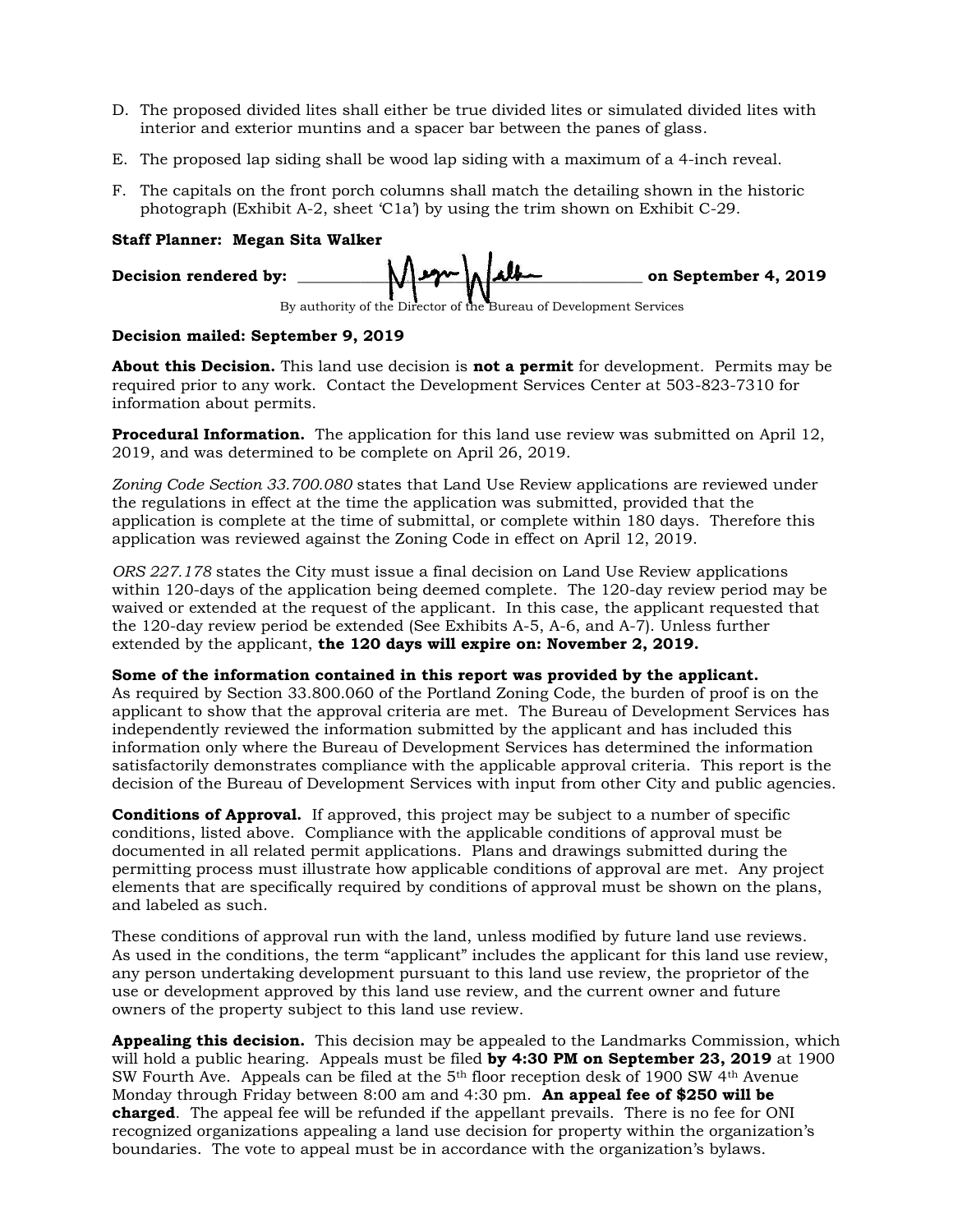Assistance in filing the appeal and information on fee waivers is available from BDS in the Development Services Center. Please see the appeal form for additional information.

The file and all evidence on this case are available for your review by appointment only. Please call the Request Line at our office, 1900 SW Fourth Avenue, Suite 5000, phone 503-823-7617, to schedule an appointment. I can provide some information over the phone. Copies of all information in the file can be obtained for a fee equal to the cost of services. Additional information about the City of Portland, city bureaus, and a digital copy of the Portland Zoning Code is available on the internet at [www.portlandonline.com.](http://www.ci.portland.or.us/)

**Attending the hearing.** If this decision is appealed, a hearing will be scheduled, and you will be notified of the date and time of the hearing. The decision of the Landmarks Commission is final; any further appeal must be made to the Oregon Land Use Board of Appeals (LUBA) within 21 days of the date of mailing the decision, pursuant to ORS 197.620 and 197.830. Contact LUBA at 775 Summer St NE, Suite 330, Salem, Oregon 97301-1283, or phone 1-503-373-1265 for further information.

Failure to raise an issue by the close of the record at or following the final hearing on this case, in person or by letter, may preclude an appeal to the Land Use Board of Appeals (LUBA) on that issue. Also, if you do not raise an issue with enough specificity to give the Landmarks Commission an opportunity to respond to it, that also may preclude an appeal to LUBA on that issue.

#### **Recording the final decision.**

If this Land Use Review is approved the final decision will be recorded with the Multnomah County Recorder.

• *Unless appealed,* the final decision will be recorded after **September 24, 2019** by the Bureau of Development Services.

The applicant, builder, or a representative does not need to record the final decision with the Multnomah County Recorder.

For further information on your recording documents please call the Bureau of Development Services Land Use Services Division at 503-823-0625.

**Expiration of this approval.** An approval expires three years from the date the final decision is rendered unless a building permit has been issued, or the approved activity has begun.

Where a site has received approval for multiple developments, and a building permit is not issued for all of the approved development within three years of the date of the final decision, a new land use review will be required before a permit will be issued for the remaining development, subject to the Zoning Code in effect at that time.

**Applying for your permits.** A building permit, occupancy permit, or development permit may be required before carrying out an approved project. At the time they apply for a permit, permittees must demonstrate compliance with:

- All conditions imposed herein;
- All applicable development standards, unless specifically exempted as part of this land use review;
- All requirements of the building code; and
- All provisions of the Municipal Code of the City of Portland, and all other applicable ordinances, provisions and regulations of the City.
- •

#### **EXHIBITS**

#### NOT ATTACHED UNLESS INDICATED

- A. Applicant's Statement
	- 1. Original Narrative & Drawing Packet
	- 2. Inventory of Window, Door, and Column Alteration Locations
	- 3. Window Specifications & Schedule
	- 4. Samples of Trim
	- 5. Extension to the 120-Day Review period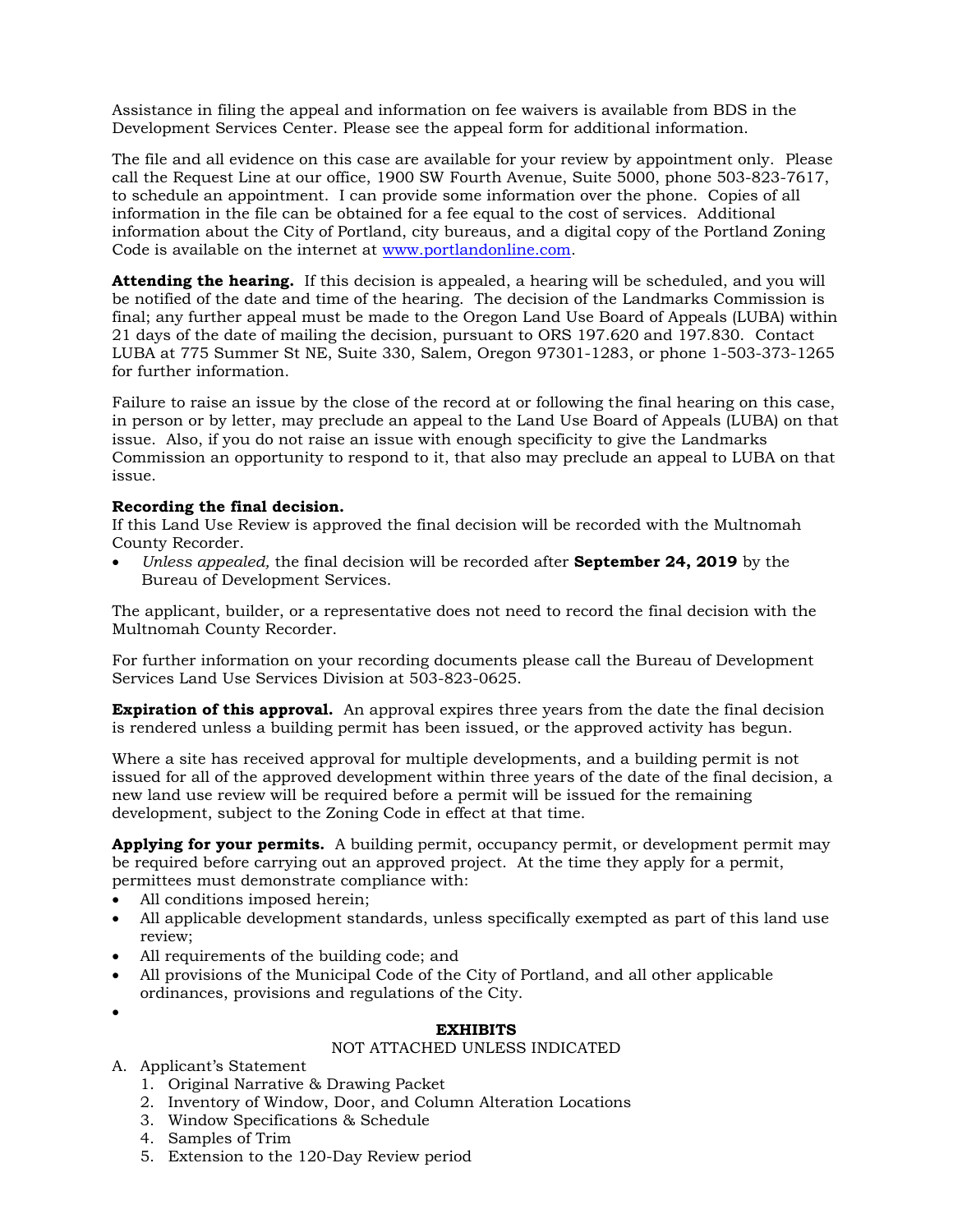- 6. Extension to the 120-Day Review period
- 7. Extension to the 120-Day Review period
- B. Zoning Map (attached)
- C. Plans/Drawings:
	- 1. Site Plan (attached)
	- 2. Window 2 Enlarged Elevation
	- 3. Window 3 Enlarged Elevation
	- 4. Window 4 Enlarged Elevation
	- 5. Window 5 Enlarged Elevation
	- 6. Window 6 Enlarged Elevation
	- 7. Window 7 Enlarged Elevation 8. Window 8 - Enlarged Elevation
	- 9. Window 10 Enlarged Elevation
	- 10. Window 9 Enlarged Elevation
	- 11. Window 11 Enlarged Elevation
	- 12. Window 12 Enlarged Elevation
	- 13. Window 13 Enlarged Elevation
	- 14. Window 14 Enlarged Elevation
	- 15. Window 15 Enlarged Elevation
	- 16. Window 16 Enlarged Elevation
	- 17. Window 17 Enlarged Elevation
	- 18. Window 18 Enlarged Elevation
	- 19. Door 1 Specification
	- 20. Door 1 Enlarged North Elevation
	- 21. Door 2 Enlarged East Elevation w/ Electrical Box and Lap Siding
	- 22. Columns 1 Enlarged West Elevation
	- 23. Columns 1 Enlarged Plan
	- 24. Section Detail Casement Jamb
	- 25. Section Detail Casement Jamb
	- 26. Section Detail Sill Nose
	- 27. Section Detail Double-Hung Jamb
	- 28. Section Detail Double-Hung Jamb
	- 29. Trim Decorative
	- 30. Trim Backband
- D. Notification information:
	- 1. Mailing list
	- 2. Mailed notice
- E. Agency Responses:
	- 1. Fire
	- 2. Life Safety Division of BDS
- F. Correspondence:
	- 1. Joseph Albert, on May 8, 2019, wrote in with concerns about the proposal.
	- 2. Dean Gisvold, Chair of the Irvington Community Association Land Use Committee, on May 20, 2019, wrote in with concerns about the proposal
- G. Other:
	- 1. Original LU Application
	- 2. Street View Photos of Previous Condition
	- 3. Code Compliance Photos
	- 4. Email correspondence between staff and the applicant

**The Bureau of Development Services is committed to providing equal access to information and hearings. Please notify us no less than five business days prior to the event if you need special accommodations. Call 503-823-7300 (TTY 503-823-6868).**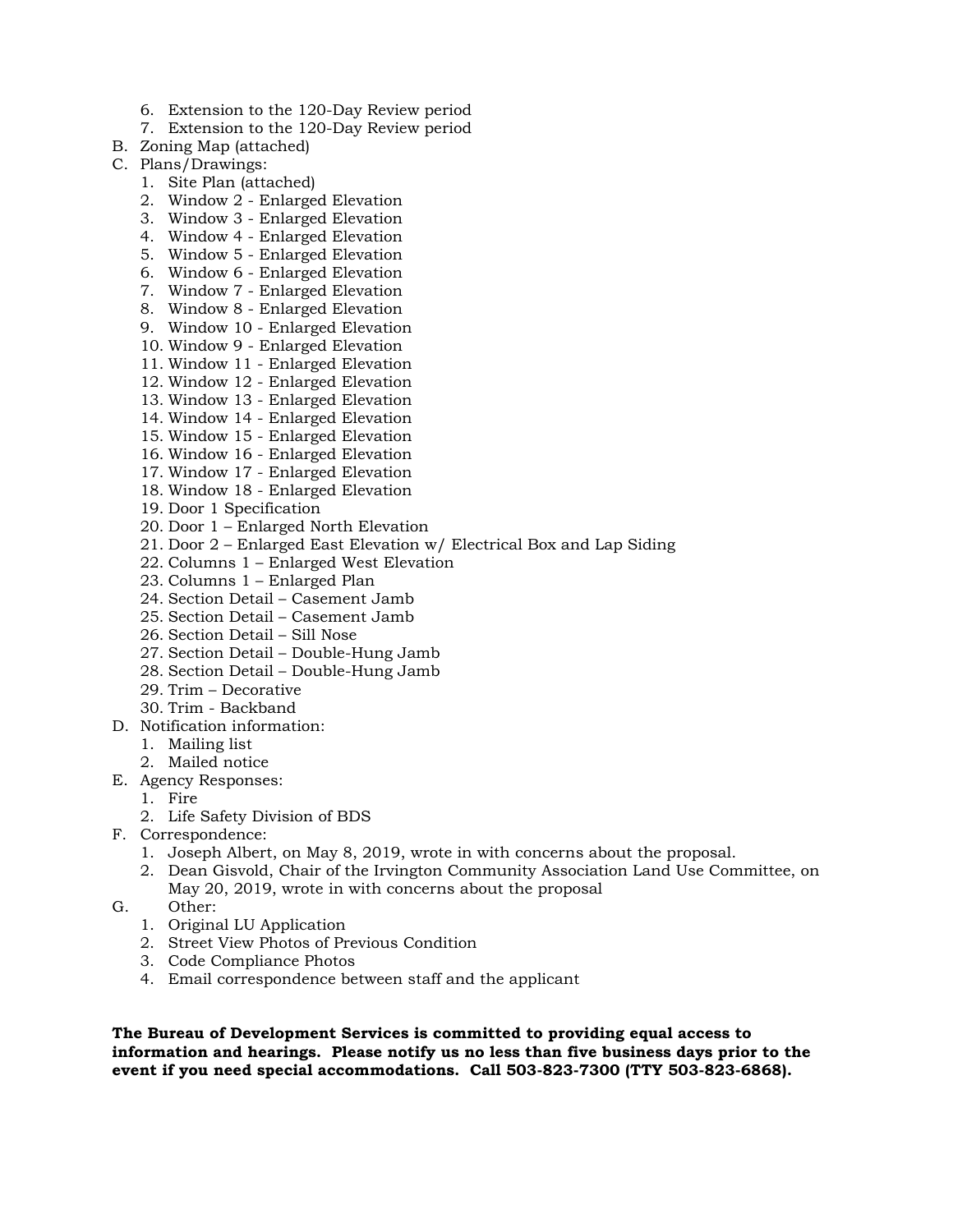

THIS SITE LIES WITHIN THE: **IRVINGTON HISTORIC DISTRICT** 

**NORTH** 

Also Owned Parcels

Historic Landmark

| File No.    | LU 19-147904 HR     |  |  |  |
|-------------|---------------------|--|--|--|
| 1/4 Section | 2731                |  |  |  |
| Scale       | $1$ inch = 300 feet |  |  |  |
| State ID    | 1N1E26BC 11400      |  |  |  |
| Exhibit     | Apr 16, 2019<br>R   |  |  |  |